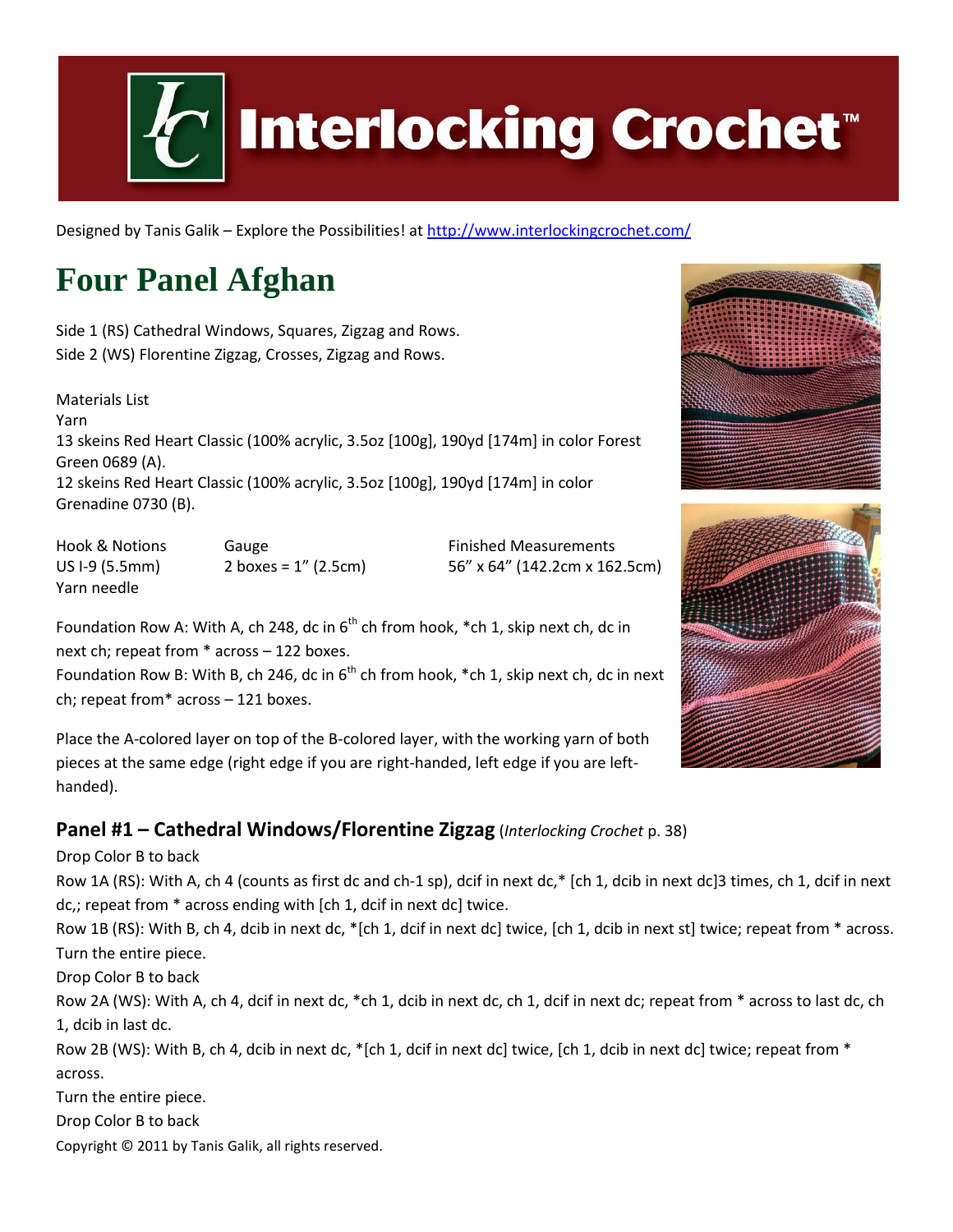Row 3A (RS): With A, ch 4, dcib in next dc, ch 1, dcib in next dc, \* ch 1, dcif in next dc, [ch 1, dcib in next dc] 3 times; repeat from \* across. Row 3B (RS): With B, ch 4, dcib in next dc, \*ch 1, dcib in next dc; repeat from \* across. Turn the entire piece. Drop Color B to front Row 4A (WS): With A, ch 4, dcib in next dc, \*[ch 1, dcif in next dc] 3 times, ch 1, dcib in next dc; repeat from \* across to last dc, ch 1, dcif in last dc. Row 4B (WS): With B, ch 4, dcif in next dc, \*[ch 1, dcib in next dc] twice, [ch 1, dcif in next dc] twice; repeat from \* across. Turn the entire piece. Drop Color B to front Row 5A (RS): With A, ch 4, dcib in next dc, \*ch 1, dcif in next dc, ch 1, dcib in next dc; repeat from \* across to last dc, ch 1, dcif in last dc. Row 5B (RS): With B, ch 4, dcif in next dc, \*[ch 1, dcib in next dc] twice, [ch 1, dcif in next dc] twice; repeat from \* across. Turn the entire piece. Drop Color B to front Row 6A (WS): With A, ch 4, dcif in next dc, ch 1, dcif in next dc, \* ch 1, dcib in next dc, [ch 1, dcif in next dc] 3 times; repeat from \* across. Row 6B (WS): With B, ch 4, dcif in next dc, \*ch 1, dcif in next dc; repeat from \* across. Turn the entire piece. Repeat Rows 1–6 until piece is 15" (38cm) or desired length. Turn the entire piece.

#### **Divider # 1**

Drop Color B to back Row 1A (RS): With A, ch 4, dcif in next dc, \*ch 1, dcif in next dc; repeat from \* across. Row 1B (RS): With B, ch 4, dcib in next dc, \*ch 1, dcib in next dc; repeat from \* across. Turn the entire piece. Drop Color B to front Row 2A (WS): With A, ch 4, dcib in next dc, \*ch 1, dcib in next dc; repeat from \* across. Row 2B (WS): With B, ch 4, dcif in next dc, \*ch 1, dcif in next dc; repeat from \* across. Repeat Rows 1 and 2 once.

#### **Panel #2 – Squares/Crosses** (*Interlocking Crochet* p. 34)

Drop Color B to front Row 1A (RS): With A, ch 4 (counts as first dc, and ch-1 sp), dcib in next dc, \*ch 1, dcib in next dc; repeat from \* across. Row 1B (RS): With B, ch 4, dcif in next dc, \*ch 1, dcif in next dc; repeat from \* across. Turn the entire piece. Drop Color B to back Row 2A (WS): With A, ch 4, dcif in next dc, \*ch 1, dcif in next dc; repeat from \* across. Row 2B (WS): With B, ch 4, dcib in next dc,  $*$ ch 1, dcif in next dc, [ch 1, dcib in next dc] twice; repeat from  $*$ across.

Turn the entire piece.

Copyright © 2011 by Tanis Galik, all rights reserved.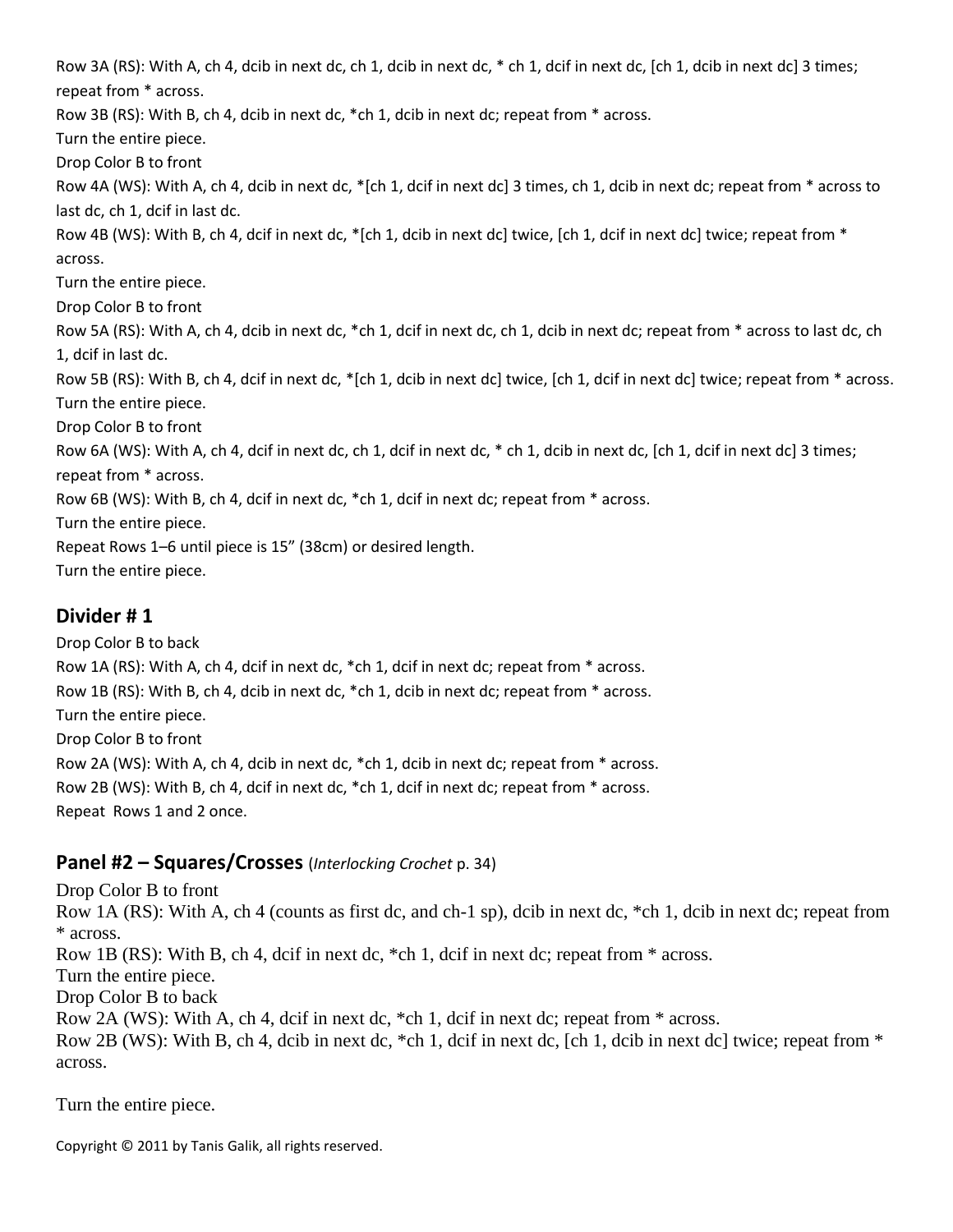Drop Color B to front

Row 3A (RS): With A, ch 4, dcib in next dc, \*[ch 1, dcif in next dc] twice, ch 1, dcib in next dc; repeat from \* across to last dc, ch 1, dcif in last dc.

Row 3B (RS): With B, ch 4, dcif in next dc, \*ch 1, dcib in next dc, [ch 1, dcif in next dc] twice; repeat from \* across.

Turn the entire piece.

Drop Color B to back

Row 4A (WS): With A, ch 4, dcif in next dc, \*ch 1, dcif in next dc; repeat from \* across.

Row 4B (WS): With B, ch 4, dcib in next dc,  $*$ ch 1, dcib in next dc; repeat from  $*$  across.

Turn the entire piece.

Drop Color B to front

Row 5A (RS): With A, ch 4, dcib in next dc, \*ch 1, dcib in next dc; repeat from \* across.

Row 5B (RS): With B, ch 4, dcif in next dc, \*ch 1, dcib in next dc, [ch 1, dcif in the next dc] twice; repeat from \* across.

Turn the entire piece.

Drop Color B to back

Row 6A (WS): With A, ch 4, dcif in next dc, \*[ch 1, dcib in next dc] twice, ch 1, dcif in next dc; repeat from \* across to last dc, ch 1, dcib in last dc.

Row 6B (WS): With B, ch 4, dcib in next dc, \*ch 1, dcif in next dc, [ch 1, dcib in next dc] twice; repeat from \* across.

Turn the entire piece.

Repeat Rows 1 - 6 until piece is 14.5" (37cm) or desired length, ending with Row 1.

#### **Divider # 2**

Drop Color B to front

Row 1A (WS): With A, ch 4, dcif in next dc, \*ch 1, dcif in next dc; repeat from \* across.

Row 1B (WS): With B, ch 4, dcif in next dc, \*ch 1, dcif in next dc; repeat from \* across.

Turn the entire piece.

Drop Color B to back

Row 2A (RS): With A, ch 4, dcif in next dc, \*ch 1, dcif in next dc; repeat from \* across.

Row 2B (RS): With B, ch 4, dcib in next dc, \*ch 1, dcib in next dc; repeat from \* across.

Turn the entire piece.

Drop Color B to front

Row 3A (WS): With A, ch 4, dcib in next dc, \*ch 1, dcib in next dc; repeat from \* across.

Row 3B (WS): With B, ch 4, dcif in next dc, \*ch 1, dcif in next dc; repeat from \* across.

Turn the entire piece.

Repeat Rows 2 and3 once.

#### **Panel #3 – Zigzag** (*Interlocking Crochet* p. 23)

Drop Color B to back

Row 1A (RS): With A, ch 4 (counts as first dc, and ch-1 sp), dcib in next dc, \*ch 1, dcif in next dc, ch 1, dcib in next dc; repeat from \* across to last dc, ch 1, dcif in last dc.

Row 1B (RS): With B, ch 4, dcif in next dc, \*ch 1, dcib in next dc, ch 1, dcif in next dc; repeat from \* across. Turn the entire piece.

Drop Color B to front

Copyright © 2011 by Tanis Galik, all rights reserved.